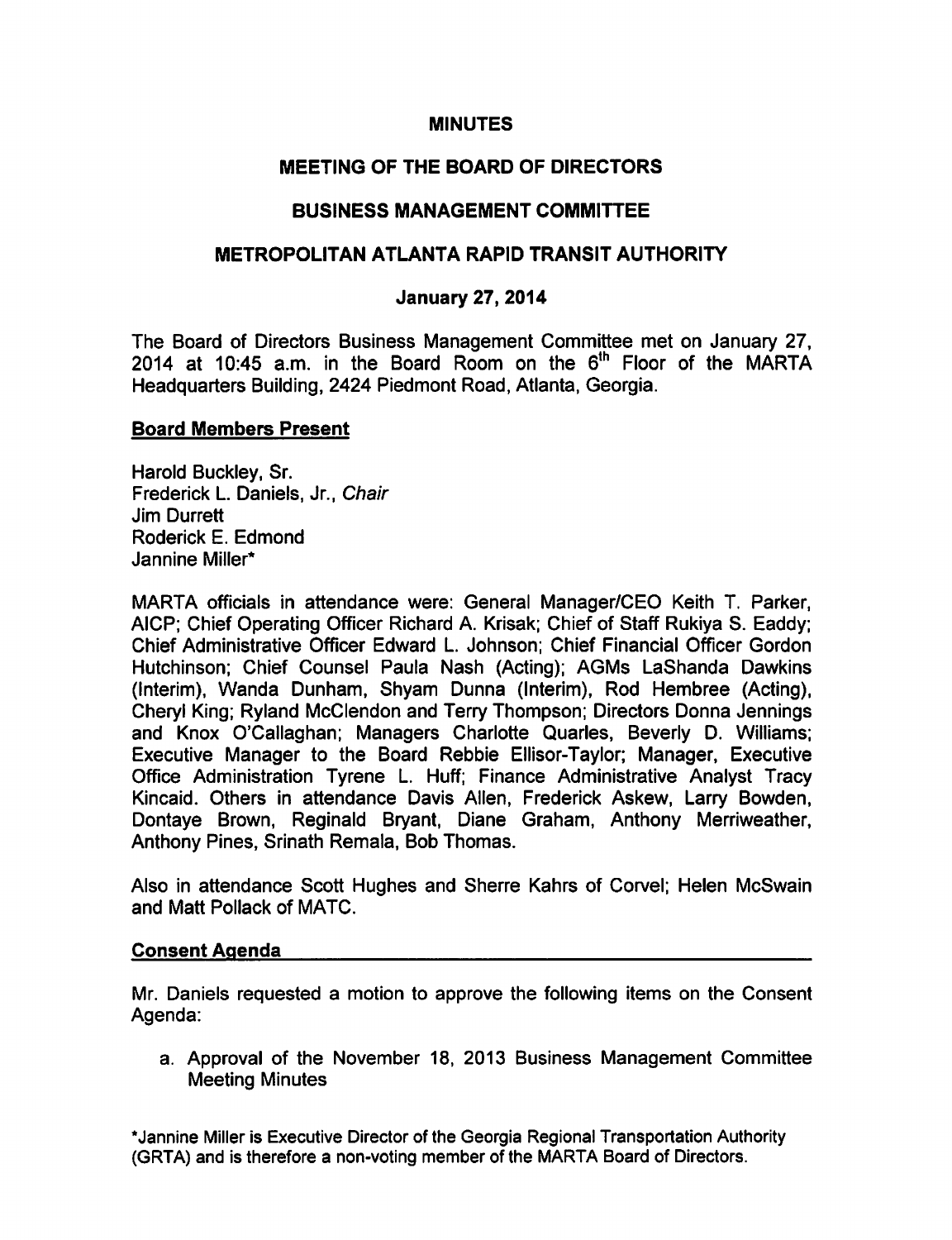- b. Resolution Authorizing the Execution of Federal Transit Administration Section 5339 Bus Formula Program Subgrant Agreement with Cobb **County**
- c. Resolution Authorizing the Award of Multiple Contracts for the Procurement of Printing Paper for Authority-Wide Use, Contract Proposal Number B29892
- d. Resolution Authorizing the Renewal of the Excess Workers' Compensation Insurance Policy

On motion by Mr. Durrett seconded by Dr. Edmond, the Consent Agenda was unanimously approved by a vote of  $4$  to 0, with  $4$  members present.

#### Individual Agenda

# Resolution Authorizing the Award of a Contract for Workers' Compensation Managed Care Organization. Request for Proposals P29319

Mrs. Jennings presented this resolution for Board of Directors' approval authorizing the General Manager or his delegate to award a Contract for Workers' Compensation Managed Care Organization (MCO), Request for Proposals (RFP) Number P29319, to USIS d/b/a AmeriSys in the amount of \$1,555,146.

On motion by Mr. Durrett seconded by Mr. Buckley, the resolution was unanimously approved by a vote of  $4$  to 0, with  $4$  members present.

Resolution Authorizing Award of Contracts Utilizing GSA Schedules and State of Georgia Contracts for Renewal of Authority-Wide Microsoft Software Licensing, P32248, and a True-Up of Existing Contract B21582 with Dell Marketing, LP

Mr. Dunna presented this resolution for Board of Directors' approval authorizing the General Manager/CEO or his delegate to enter into contracts with vendors currently holding valid General Services Administration (GSA) Schedules and State of Georgia Contracts for the Authority-Wide Microsoft Software Licensing renewal and approval to a True-Up of any net new deployments which required new licenses under Contract B21582 with Dell Marketing, LP. The aggregate amount is not to exceed \$2,900,000.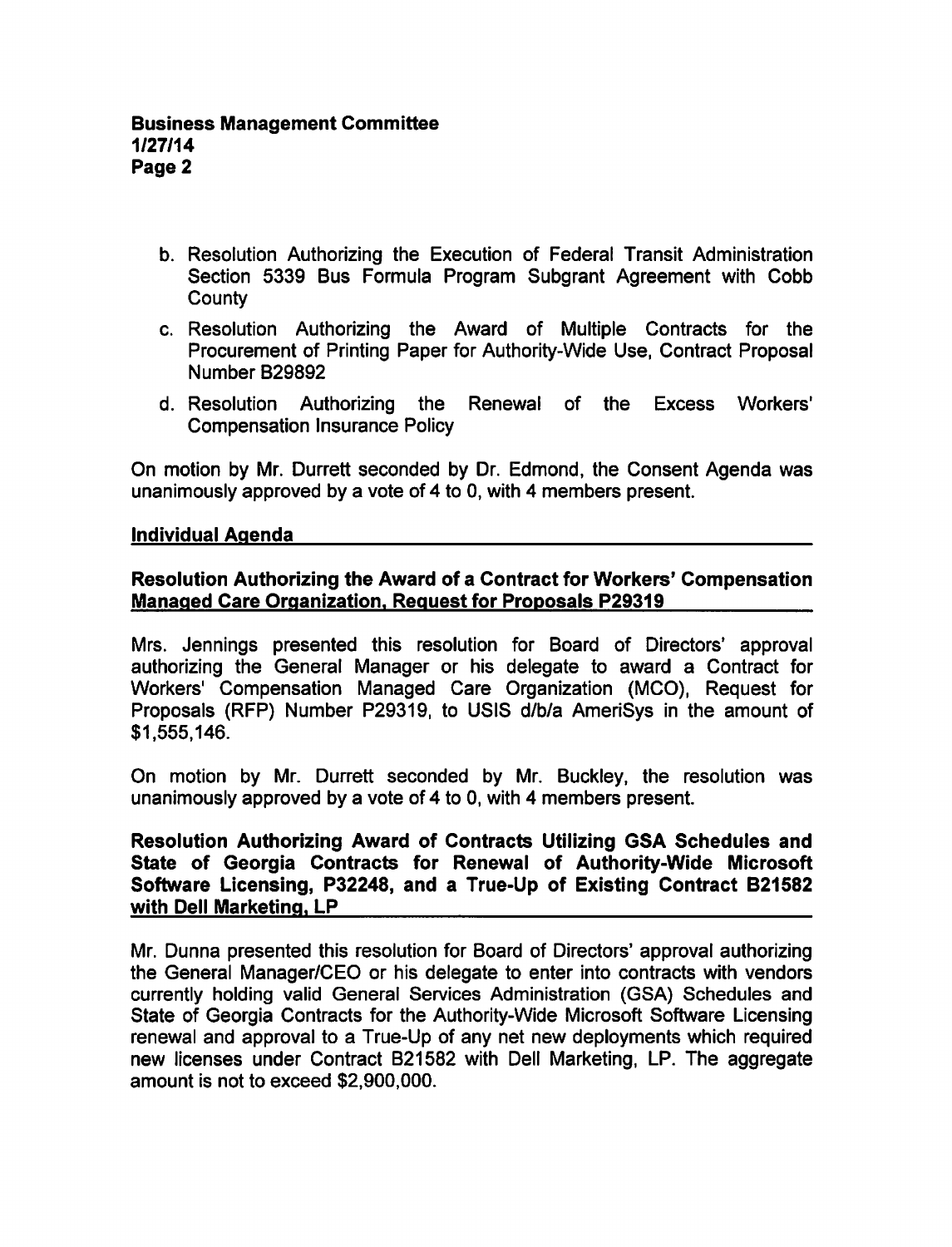On motion by Mr. Durrett seconded by Mr. Buckley, the resolution was unanimously approved by a vote of 4 to 0, with 4 members present.

Resolution Authorizing Additional Funding for the Base Term of the Contract for Group Health and Wellness Insurance Coverages and Authorizing the General Manager or his Delegate to Exercise the Two One Year Options for the Contract

Mrs. Dawkins presented this resolution for Board of Directors' approval authorizing (1) additional funding in the amount of \$22,739,000 for the base term of RFP P17141, Group Health and Wellness Insurance Coverages and (2) the General Manager/CEO or his delegate to exercise one or both of the option years of the contract, provided that the Board of Directors is apprised of the intent to exercise option year 2 prior to such action being taken.

Mr. Durrett said this is largely due to the impacts of the Healthcare Reform Act.

Mrs. Dawkins said that is correct.

Mr. Durrett said the Authority also wants to be sure that its employees are being responsible internally.

Mr. Parker said MARTA has opportunities for employees to improve healthcare through various wellness programs.

Dr. Edmond asked when does the contract expire.

Mrs. Dawkins said June 30, 2014.

Mr. Daniels asked about preventative services.

Mrs. Dawkins said preventative services are covered at 100%; previously the mandate was 90%.

On motion by Mr. Durrett seconded by Mr. Buckley, the resolution was unanimously approved by a vote of 4 to 0, with  $5<sup>*</sup>$  members present.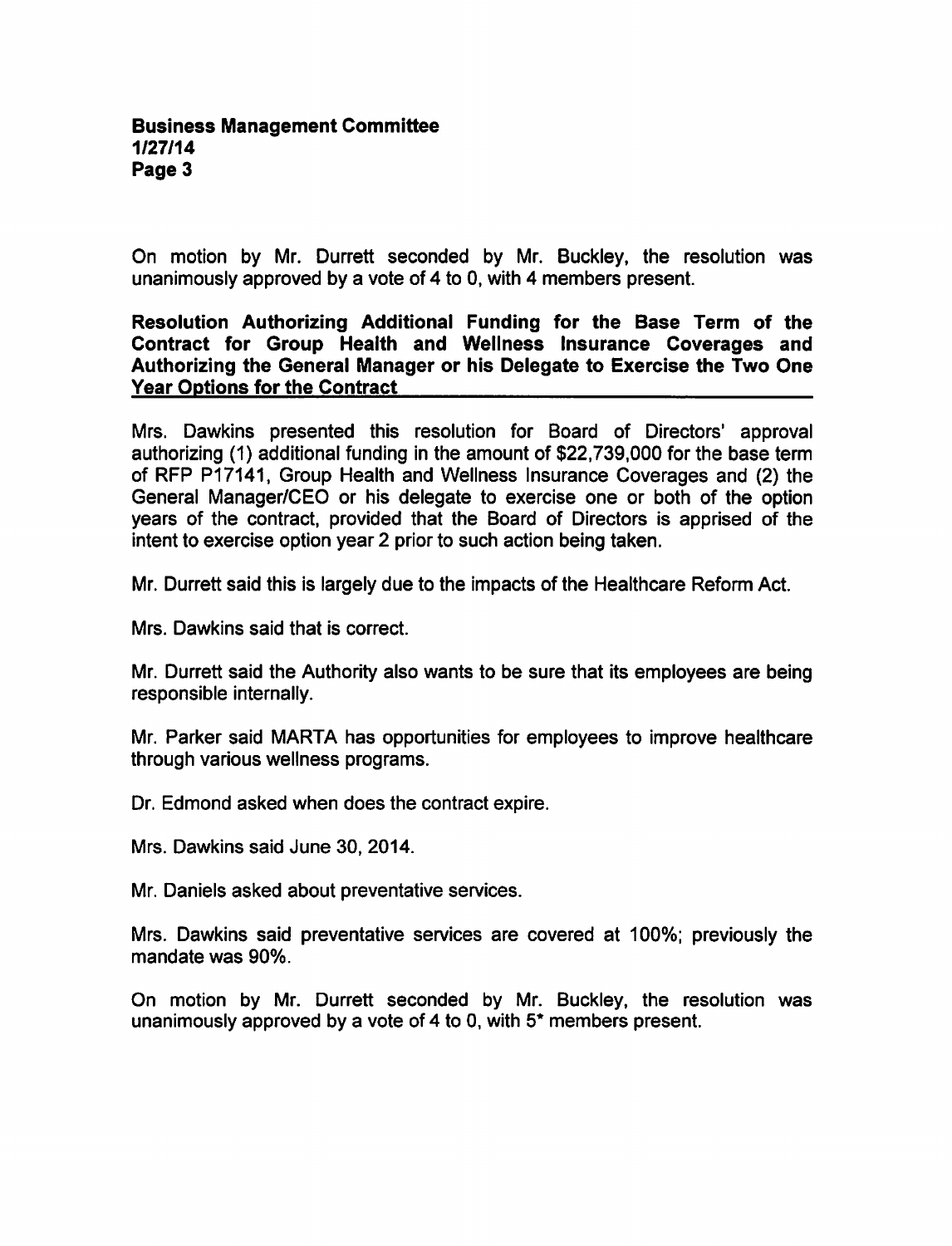# Resolution Authorizing the Receipt and Execution of a Federal Transit Administration Section 5339 Bus Formula Program Grant bv MARTA

Mr. O'Callaghan presented this resolution for Board of Directors" approval authorizing the General Manager/CEO or his delegate to execute, on behalf of MARTA, a grant for the receipt of Federal Transit Administration (FTA) Section 5339 Bus and Bus Facilities ("Bus") Program funds. This formula grant in the amount of \$2,619,929 will be utilized directly by MARTA for the acquisition of replacement buses. This resolution also authorizes the General Manager/CEO or his delegate to provide FTA with the standard Federal grant program certifications and assurances on behalf of MARTA required as condition of receiving these funds.

Mr. Durrett asked if the funds will go towards the current bus procurement.

Mr. O'Callaghan said these funds are for six additional buses.

On motion by Mr. Durrett seconded by Mr. Buckley, the resolution was unanimously approved by a vote of 4 to 0, with  $5*$  members present.

## Resolution Authorizing the Solicitation of Proposals for MARTA to Source the Automation of Paid Parking. Request for Proposals Number P30186

Mr. Hutchinson presented this resolution for Board of Directors' approval authorizing the General Manager/CEO or his delegate to solicit proposals for Sourcing of Automated Paid Parking for the Department of Finance.

Mr. Durrett asked why KPMG did not pick up on this and MARTA did.

Mr. Parker said MARTA has gone well beyond the KPMG roadmap. It was just start for what the Authority now calls the MARTA Transformation Initiative (MTI).

Mr. Hutchinson said sourcing of automated paid parking is included in Revenue Enhancements as part of MTI.

On motion by Mr. Durrett seconded by Mr. Buckley, the resolution was unanimously approved by a vote of 4 to 0, with  $5<sup>*</sup>$  members present.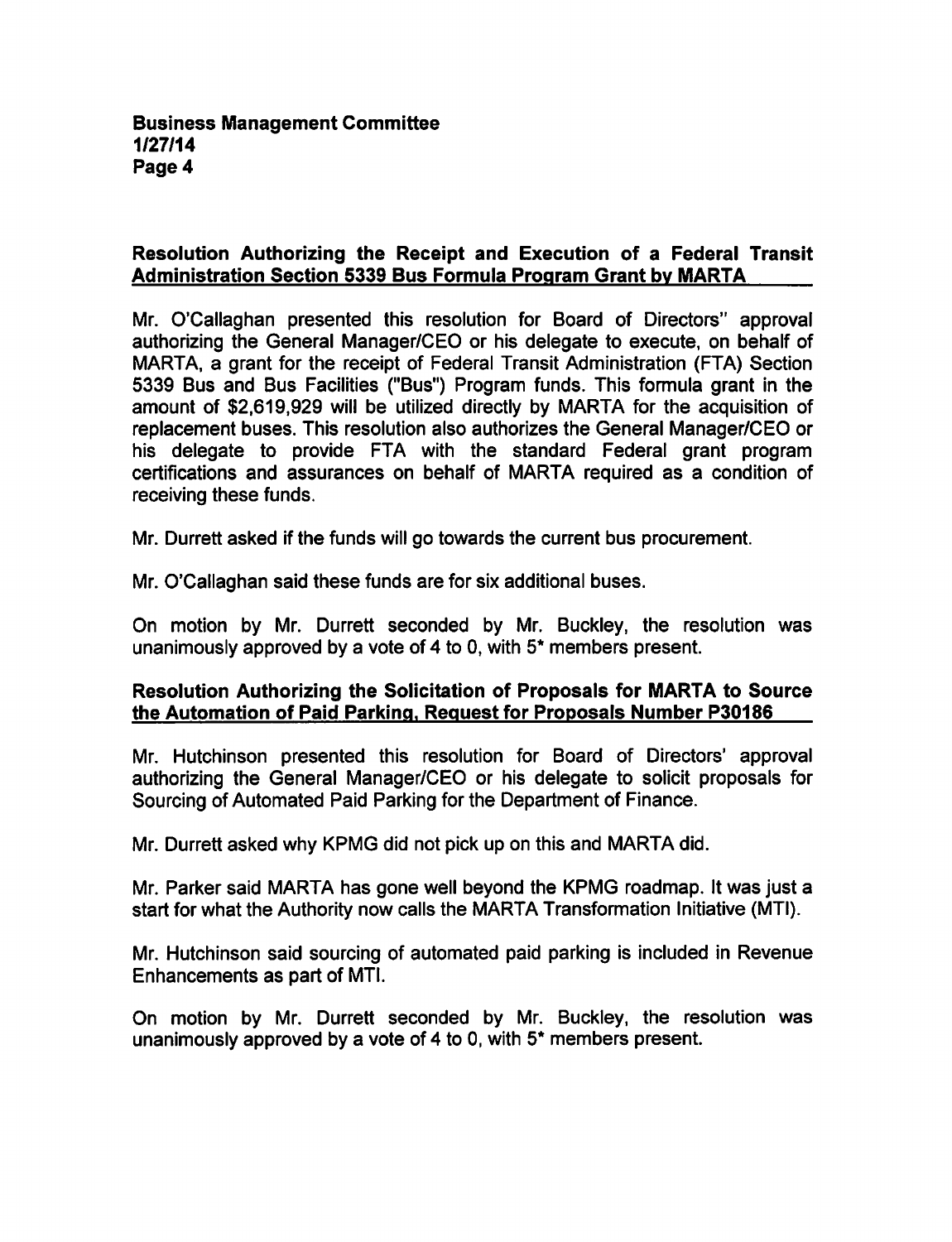## Briefing - November Year-to-Date FY 2014 Budget Variance Analysis and Performance Indicators

Mr. Hutchinson and Mr. Krisak briefed the Committee on the November Year-to-Date (YTD) FY 2014 Budget Variance Analysis and Performance Indicators.

Overview - November 2013

- $\triangleright$  During the month of November, total net revenues were \$1.8M or 5.5% greater than budget due to a favorable variance of \$2.0M in Title Ad Valorem Tax and a favorable variance of \$0.3M or 1.8% in Sales Tax
- $\triangleright$  Also during the month total net expenses were \$2.5M or 7.4%, less than budget primarily due to  $(1)$  a favorable variance of \$1.3M or 12.7% in Benefits attributed to pensions being less than planned and vacancies, (2) a favorable variance of \$1.1 M or 6.3% in Salaries primarily due to vacancies and (3) a favorable variance of \$1.1 M or 38.7% in Other Non-Labor due to a timing difference in anticipated payouts associated with injury claims; utilities (primarily telephone and propulsion power charges) were also favorable

## Year-to-Date Operating Revenues

- $\triangleright$  On a November year-to-date-basis, actual Revenues were favorable by \$7.5M or 4.5%; of this amount:
	- Title Ad Valorem Tax was favorable by \$8.5M
	- Passenger Revenue was favorable by \$0.7M or 1.2% due to ridership being 2.5% higher than projections
	- This favorable variance was offset by an unfavorable Sales Tax Revenue of \$1.8M or 2.5% due to underperforming relative to plan on a November YTD basis as forecasted by the Georgia State Economic Forecasting Center

#### Year-to-Date Budget vs. Actual Expense Performance

- $\triangleright$  On a November year-to-date basis, net operating budget expenses were under budget by \$16.6M or 9.4% primarily due to the combined effects of the following:
	- $\circ$  Salaries & Wages the largest portion of labor expenses which, when combined with overtime and benefits constitute over 74% of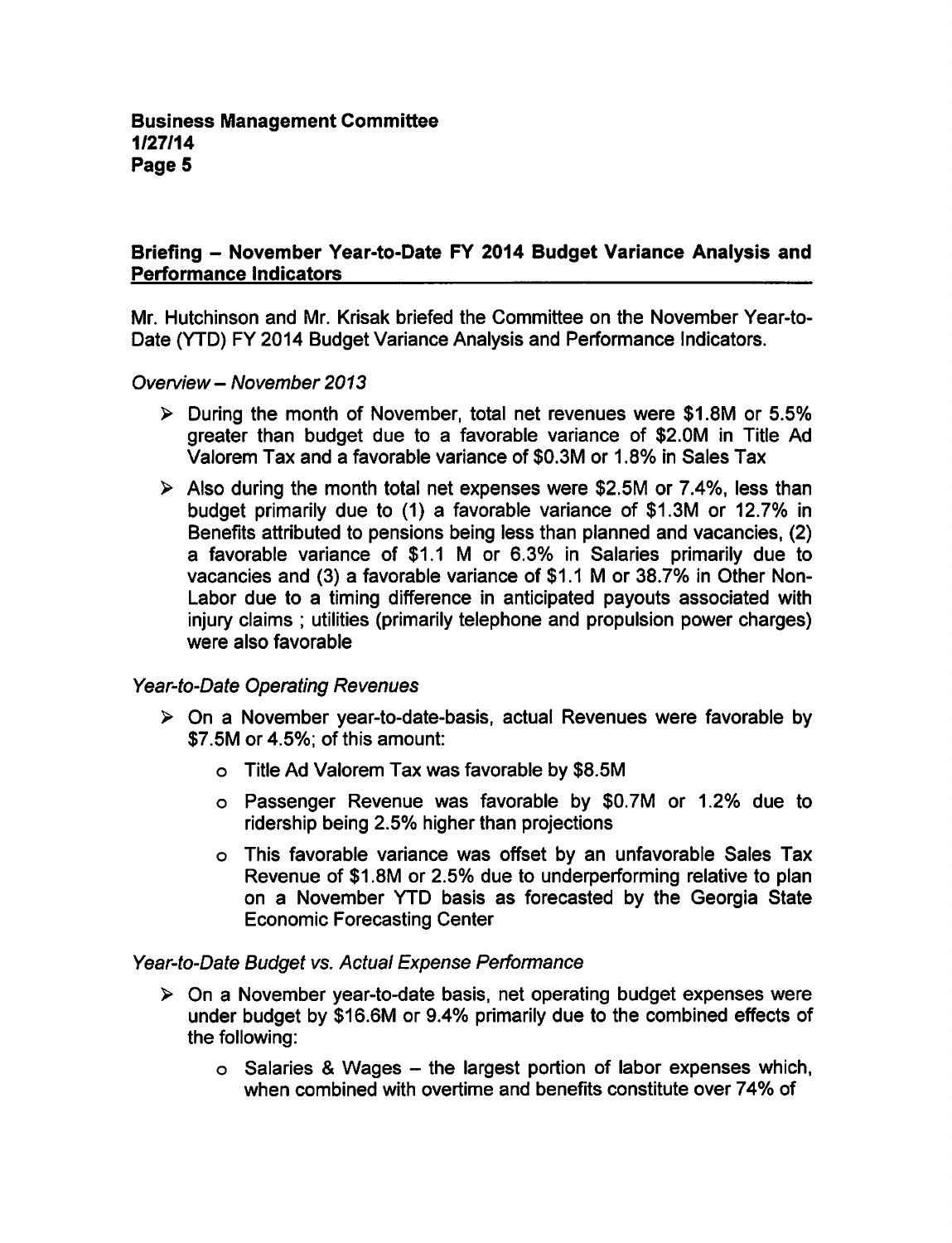the annual operating budget – were favorable by \$7.1 M or  $7.8\%$  on a November YTD basis

- Overtime Expenses were \$2.9M or 34.9% over budget which is an offsetting impact of the vacancies
- Benefits were under budget by \$7.3M or 13.7% primarily due to pensions being less than planned and vacancies
- Contractual Services were \$1.9M or 15.2% under budget
- CNG Fuel was right on target
- Diesel Fuel was \$0.4M or 9.4% under budget due to running fewer miles than planned and a lower unit cost
- o Other Materials & Supplies were favorable by \$0.5M or 3.7% primarily due to breeze card inventory not being expensed as scheduled due to a timing difference
- o Other Non-Labor charges were \$3.4M or 23.9% under budget due primarily to a timing difference in anticipated payouts associated with injury claims
- Capital charges were unfavorable at \$1.0M or 4.6% under budget which is due to less time being charged to capital as scheduled

#### Sales Tax Subsidy

- $\triangleright$  The Year-to-Date actual Net Operating Surplus of \$14.5M requires a sales tax subsidy of 39.7%, which is favorable to the budget
- The Annual Budgeted Sales Tax Subsidy is 58.2%

## Performance Indicators

- $\triangleright$  Rail Ridership dropped below projection MARTA's Planning Department is conducting surveys to provide an explanation
- $\triangleright$  Bus OTP (On Time Performance) has improved staff will present to the Board at a later date how this has been achieved
- $\triangleright$  Bus MDBF (Mean Distance Between Failure) is declining
- $\triangleright$  Rail OTP has dropped in comparison to other agencies MARTA has a very aggressive Rail OTP rate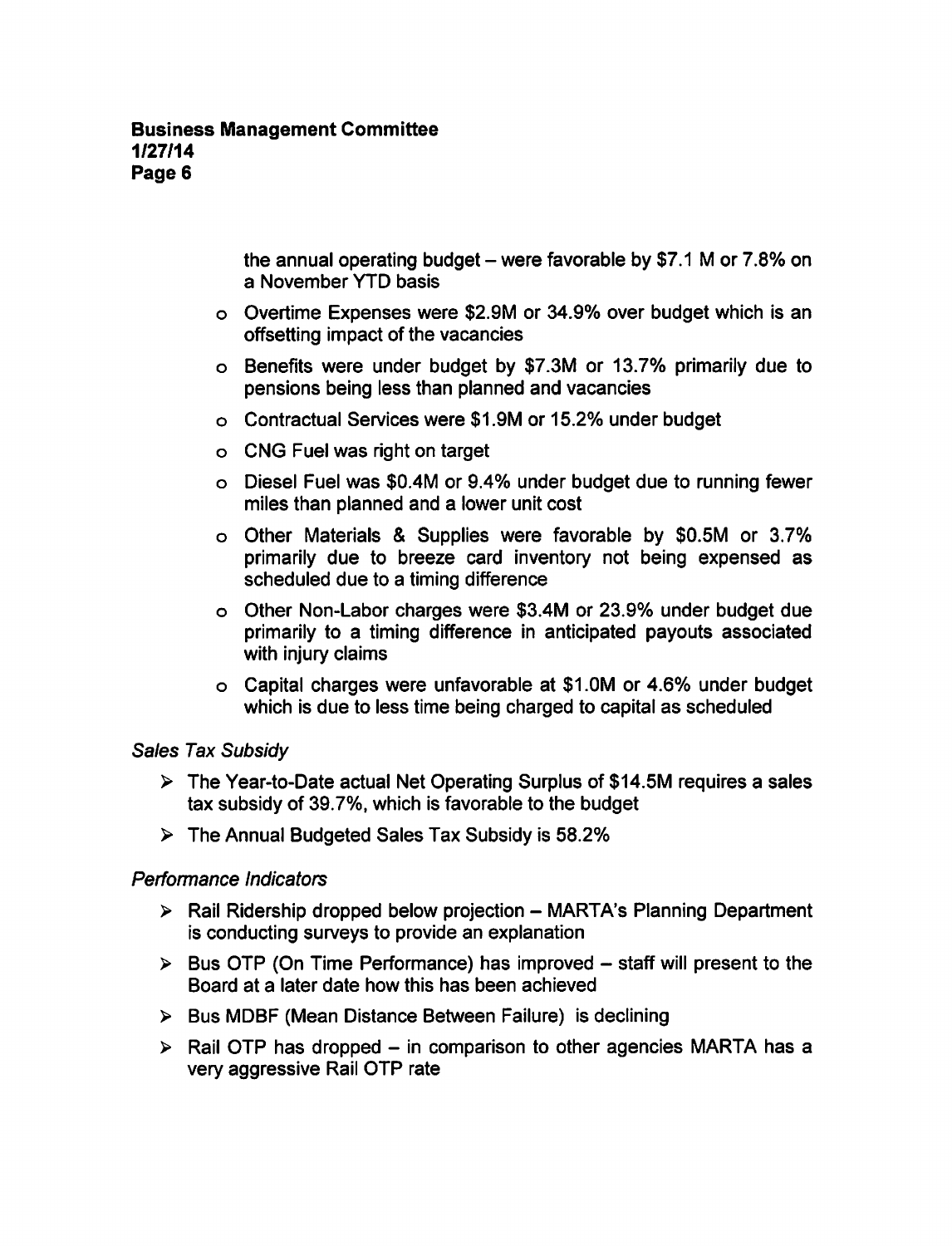- Delays are mostly attributed to rail car maintenance; depending on the time and location one door lift malfunction can cause seven other delays
- $\triangleright$  Rail MDBF has been affected by wheel flats; staff has been able to determine where it is occurring but cannot find a technical reason for the occurrences - MARTA has resource on Board to help solve this problem

Ms. Miller asked about overtime.

Mr. Hutchinson said overtime is still running high but should improve once new hires start.

Mr. Daniels asked about vacancies.

Mr. Parker said some vacancies will be eliminated while other, critical, positions will be filled. Staff will provide more information at the upcoming Board Retreat.

Mr. Daniels said the door issue has been discussed in the past. He asked if the problematic trains have been identified.

Mr. Krisak said yes it is the Breda fleet. They have  $1<sup>st</sup>$  generation processors. MARTA has tweaked them but the only real solution is replacement and that will be highly expensive.

Ms. Miller said MARTA is doing extremely well with OTP at 97%. She added that it would be useful to see how the Authority's OTP compares to driving.

Mr. Durrett asked if inoperative doors are taped up so patrons know to use an alternate door.

Mr. Krisak said decals are placed on a malfunctioning door as soon as it is identified.

## Other Matters

The Committee received the November FY 2014 Key Performance Indicators as informational only.